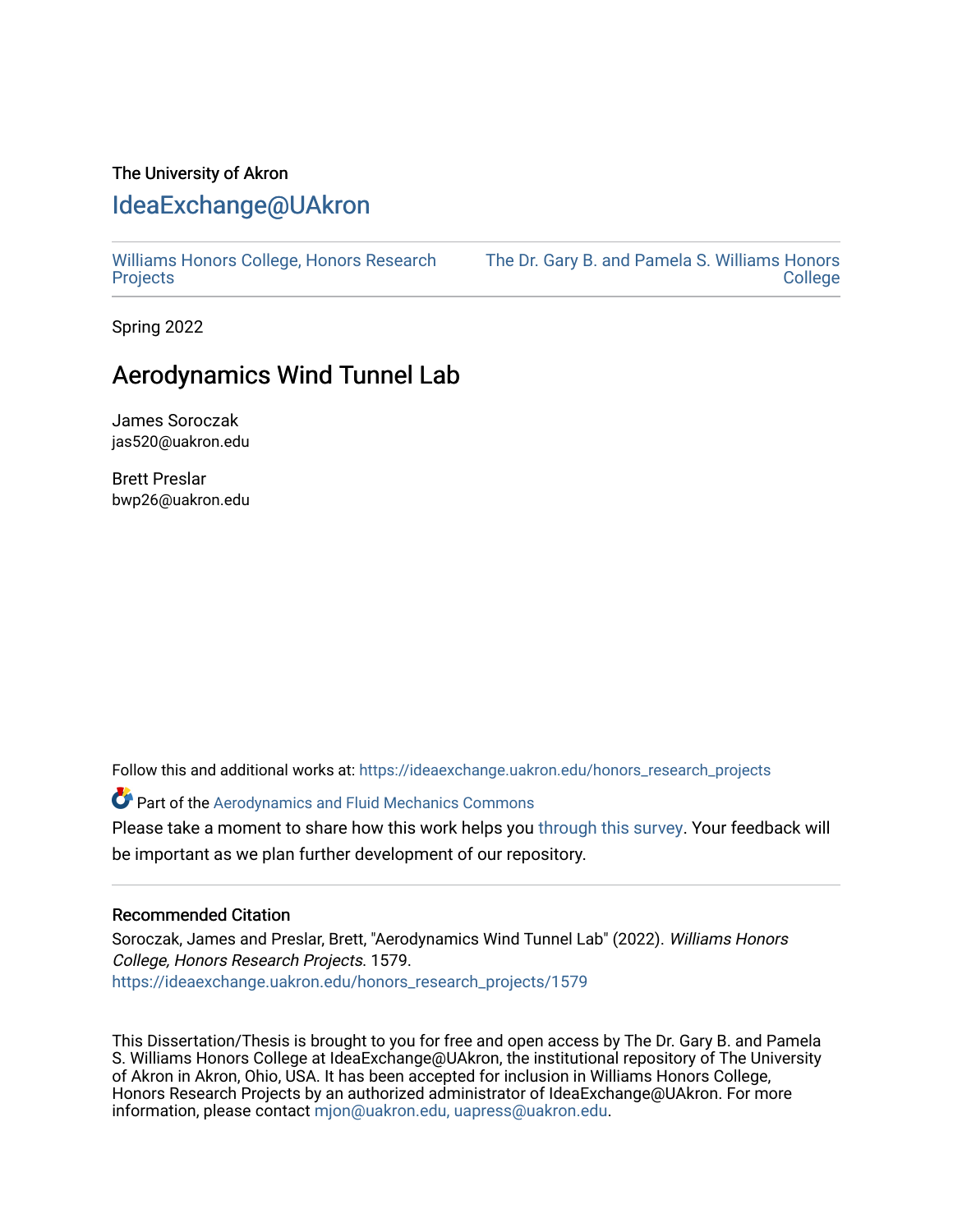# Aerodynamics Wind Tunnel Lab and Wing Design Senior Design Project

By: Brett Preslar James Soroczak

Advisors: Dr. Nicholas Garafolo Dr. Scott Sawyer

The University of Akron

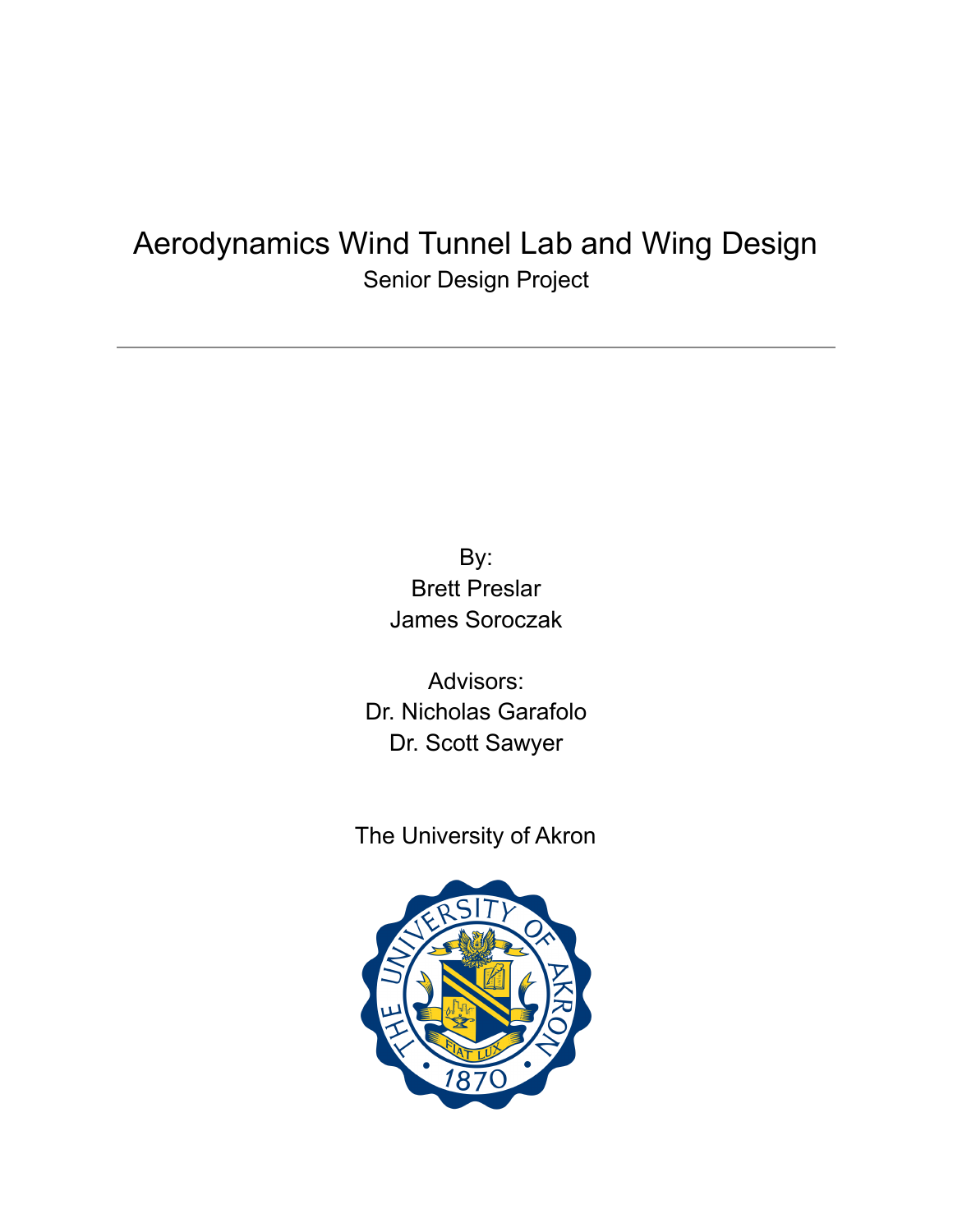# Contents: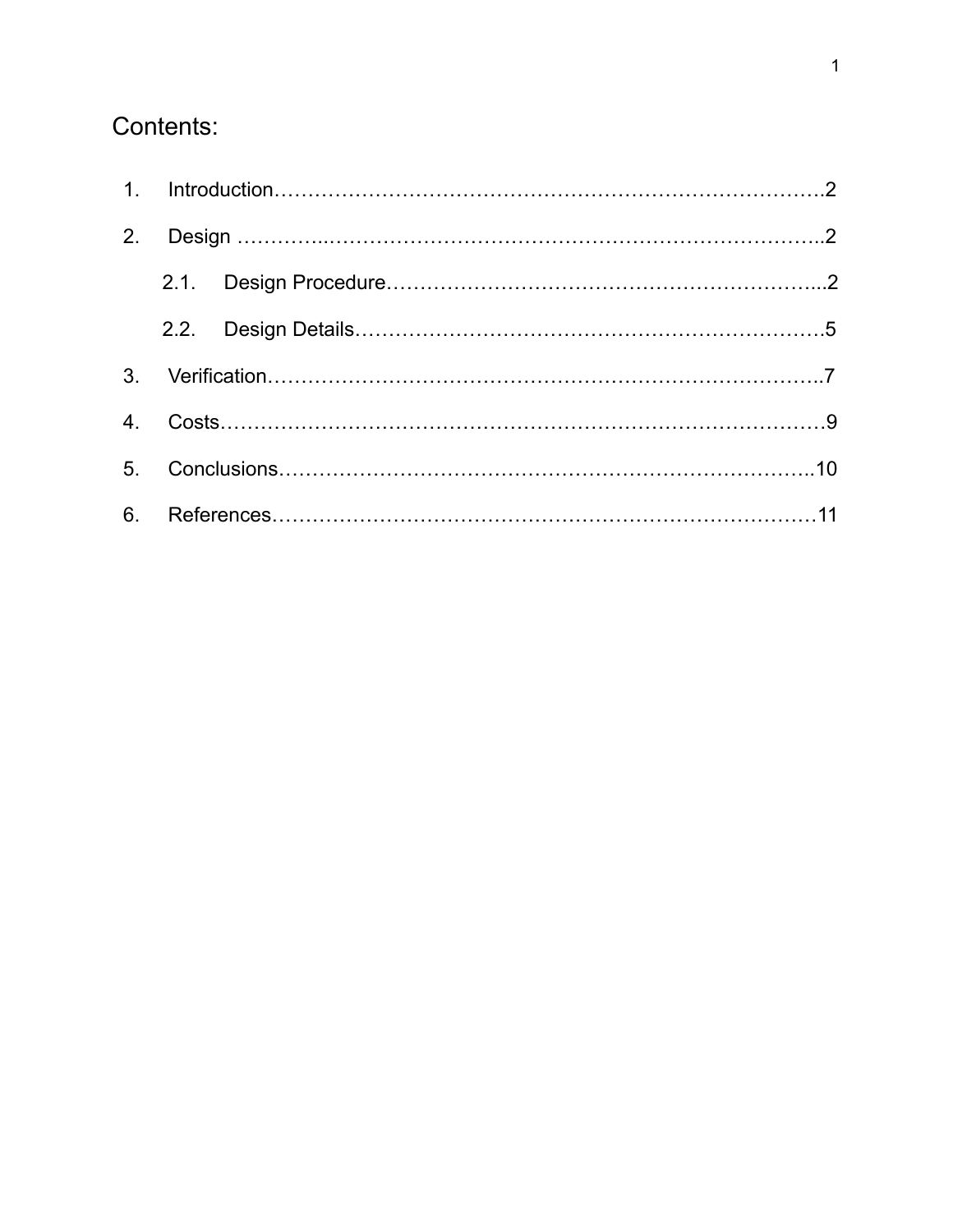#### **Introduction:**

The goal for the design project is to design and develop a lab experiment for aerodynamics students utilizing the University's subsonic wind tunnel. The purpose of the lab is to introduce aerodynamics students to basic principles of lift, drag, and moment. The lab focuses on a variable aspect ratio wing and will observe how the changes in aspect ratio affect a wing's performance. There were two main parts the project was split into: designing the variable wing interface and creating the lab instructions for the students. It was essential that the design of both the physical model and the written lab was sturdy enough to last several years for use in many aerodynamics classes.

The variable wing was the more labor intensive portion of the project. In order to change the aspect ratio of the wing, the span would need to be extendable. This was the impetus for our physical design which resulted in uniform extension pieces that could be added to a base wing. These uniform extensions would allow students to see the increase in lift and moment as well as decrease in drag coefficient as the aspect ratio increased. The focus in the design would be to create a simple and easy to use interface that could be changed relatively quickly. The span of the model wing starts with the base wing and extends to the edges of the wind tunnel test chamber in order to simulate an infinite wing. A wing of infinite length is a classic problem for students, which exists to show airflow around a 2D wing. As an infinite wing has no tips, there would be no 3D vortices being generated at the ends of the wing. These vortices result in a loss of the efficiency of the wing especially at lower aspect ratios. In the wind tunnel, the wing will span to the walls of the test chamber resulting in the same effect as a theoretical infinite wing. This wing design was the heart of this project.

The lab not only introduces students to the fundamentals concepts in aerodynamics, but also lays out procedures for the wind tunnel experiment. This includes general wind tunnel usage and background information for the wind tunnel itself. It would also include the data analysis approach that students would use in order to clearly represent the measured data. By clearly organizing and presenting data, it would be much easier to make informed conclusions on the results. The final part of the lab includes a section where students will design and manufacture their own winglets in order to show the reduction of the previously mentioned wing tip vortices.

## **Design Procedure:**

The first item designed was the wing assembly as it would be the most intensive part. The force limits of the wind tunnel were crucial to the sizing of the wing and the speed at which the experiment was run at. Improper sizing or speed would result in damage to the wind tunnel. The wing will be quite wide in its largest configuration, spanning the entire test section of the wind tunnel. All calculations were done at this largest size as the forces experienced will be at a maximum. The speed of the air in the wind tunnel had to be large enough to produce a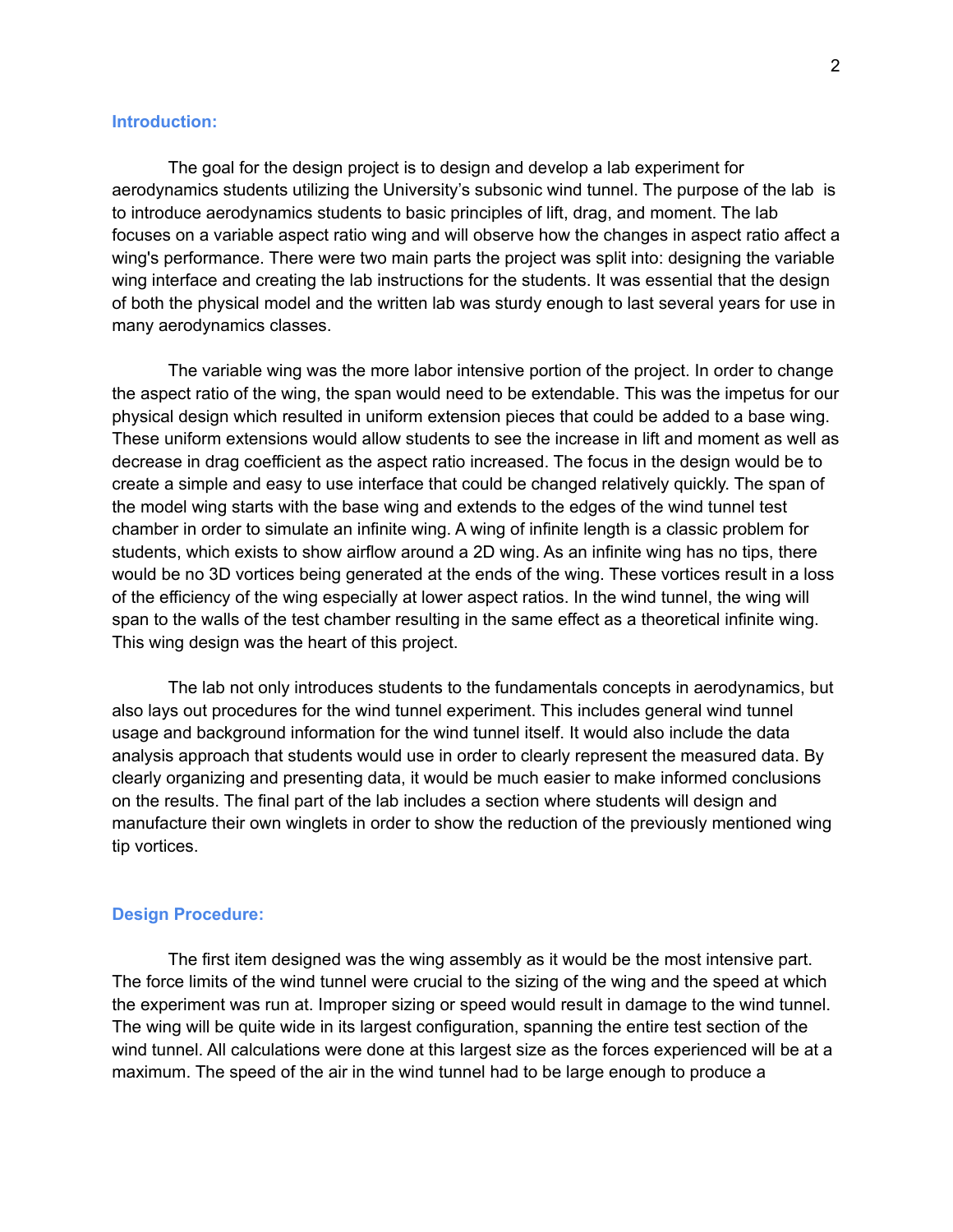considerable amount of lift and drag on the wing. The wing is quite heavy at max span and the drag was important as it is the main focus of the experiment.

Below are the equations necessary to theoretically calculate the normal and axial force:

#### **Formula for Wing lift and Drag:**

|  | $L = \frac{1}{2} * \rho * V^2 * S * C$ |  |  |  | (2.1) |
|--|----------------------------------------|--|--|--|-------|
|--|----------------------------------------|--|--|--|-------|

$$
D = \frac{1}{2} * \rho * V^2 * S * C_d \tag{2.2}
$$

Where ρ is air density, V is airspeed, S is planform area, and Cl & Cd are coefficients of lift and drag respectively.

#### **Formula for Converting Lift and Drag to Normal and Axial Force:**

|  | $L = N * cos(\alpha) - A * sin(\alpha)$ | (2.3) |
|--|-----------------------------------------|-------|
|  | $D = A * cos(\alpha) - N * sin(\alpha)$ | (2.4) |

Where N is normal force, A is axial force, and  $\alpha$  is the angle of attack of the wing.

Using these equations the lift and drag force can be obtained from the axial and normal forces in the same way that will be done by students conducting the experiment. The wind tunnel max loads and all data output are given in normal and axial force. By specifying a wind speed and assuming standard atmospheric pressure, the lift force was calculated with varying S, or planform area, values. Due to the fact that the wing had a fixed span, at full extension the S value was a direct function of the chord value. The coefficient of lift and drag was set to the max values apparent in published C<sub>i</sub> and C<sub>d</sub> vs  $\alpha$  plots to simulate the maximum loads the wing will experience. According to the calculations a chord length of 6 inches at a speed of 45 miles per hour would remain well below the damaging loads.

Once calculations were done with a factor of safety, 5 lbf, below max limits, a prototype wing was made to test the manufacturing method. 3D printing was the chosen method as it is versatile and cheap. The University of Akron offers 3D printing services and they were contacted to produce the wing. A rough prototype was made to test the capabilities and preciseness of the 3D printing. Once the prototype was made some changes were made to the design and a final wing assembly was printed. These changes mainly included adjusting hole diameters and the wall thickness of the prints.

Wanting a snug fit, the holes in the airfoil were intentionally slightly undersized in the CAD model. This allowed more precise tolerances to be made by drilling out the holes after printing. The snug friction fittings provide extra security to keep the wing together in the wing tunnel while undergoing loading. Once the holes were drilled out to acceptable sizes, the magnets were glued into place and the trantorque inserted. The surface of the wings were still rough from printing so they were sanded down to aid in aesthetics and aerodynamics.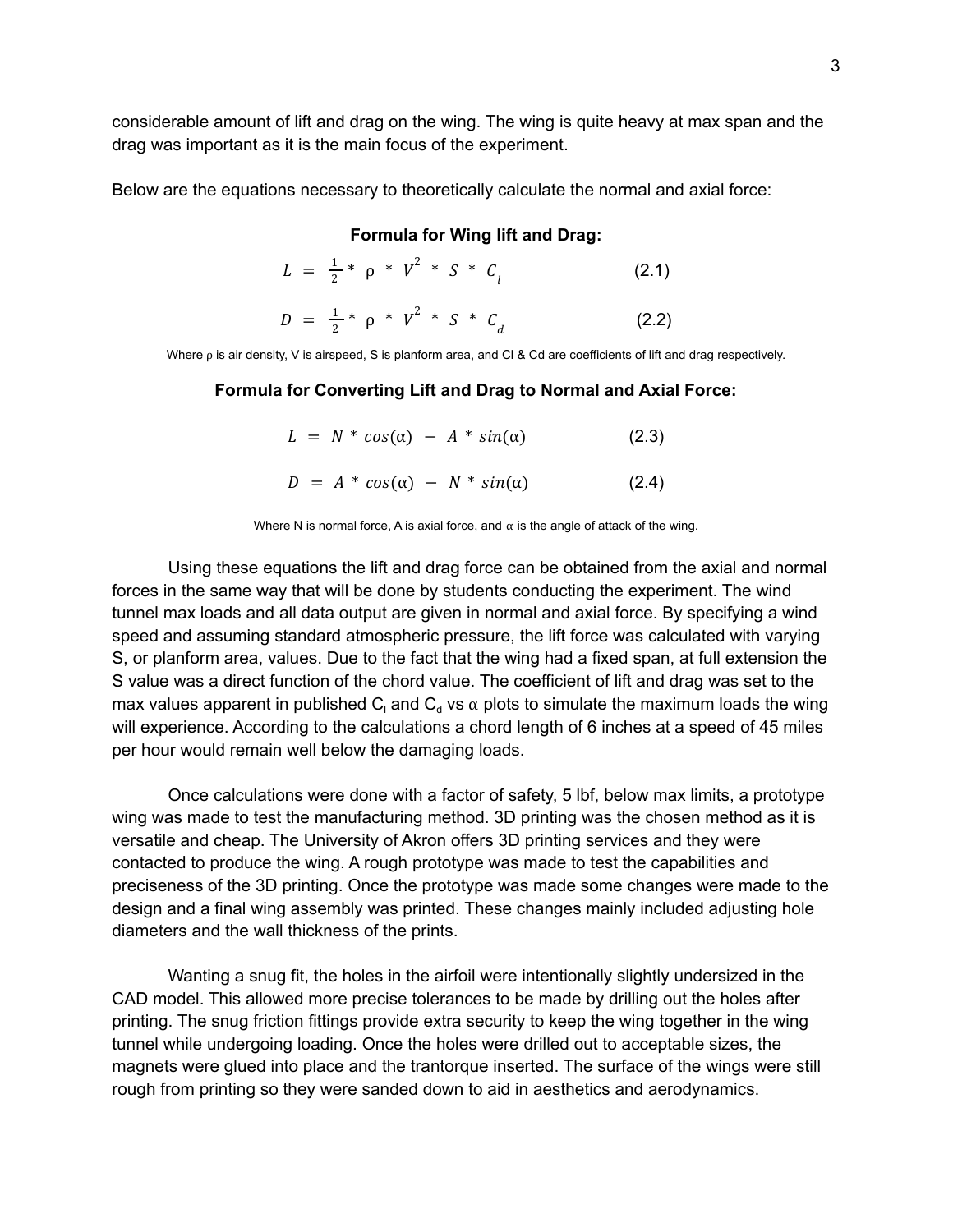The next major part to design was the lab instructions themselves. The main focus of the experiment/lab was to show the effect of aspect ratio has on the drag coefficient. This wing could be used for several different experiments, such as showing where the wing stalls and finding the zero lift angle of attack. For a focus on drag, an angle of attack of greater than zero was preferred. This is important because the aspect ratio plays a role in the lift induced portion of the drag polar equation which dictates the drag coefficient.



**Figure (1): The Drag Polar Plotted**

Source: Introduction to Aircraft Flight Mechanics

The instructions of the lab are based on the theoretical values for speed and angle of attack needed to prevent damage. Values beyond what are provided should not be exceeded. The experiment will begin at a low angle of attack and data will be collected for lift, drag, and moment for each aspect ratio. Two angles of attack can be run to provide more data to work with, as well as show the importance aspect ratio has in the lift induced portion of the drag polar.

The final portion of the lab includes a section for students to design their own winglets. This section only limits students' designs with the limits of the this projects' wing interface. Mainly the physical dimensions, of the wind tunnel and of the wing interface that the winglets will attach to, are the only constraints for student designs. A single basic winglet design was produced so that students have a baseline model to start from and something to compare to. Students will be left to do their own research on the most efficient and optimized winglet designs. Students will then manufacture and test their designs as the final portion of the wind tunnel lab.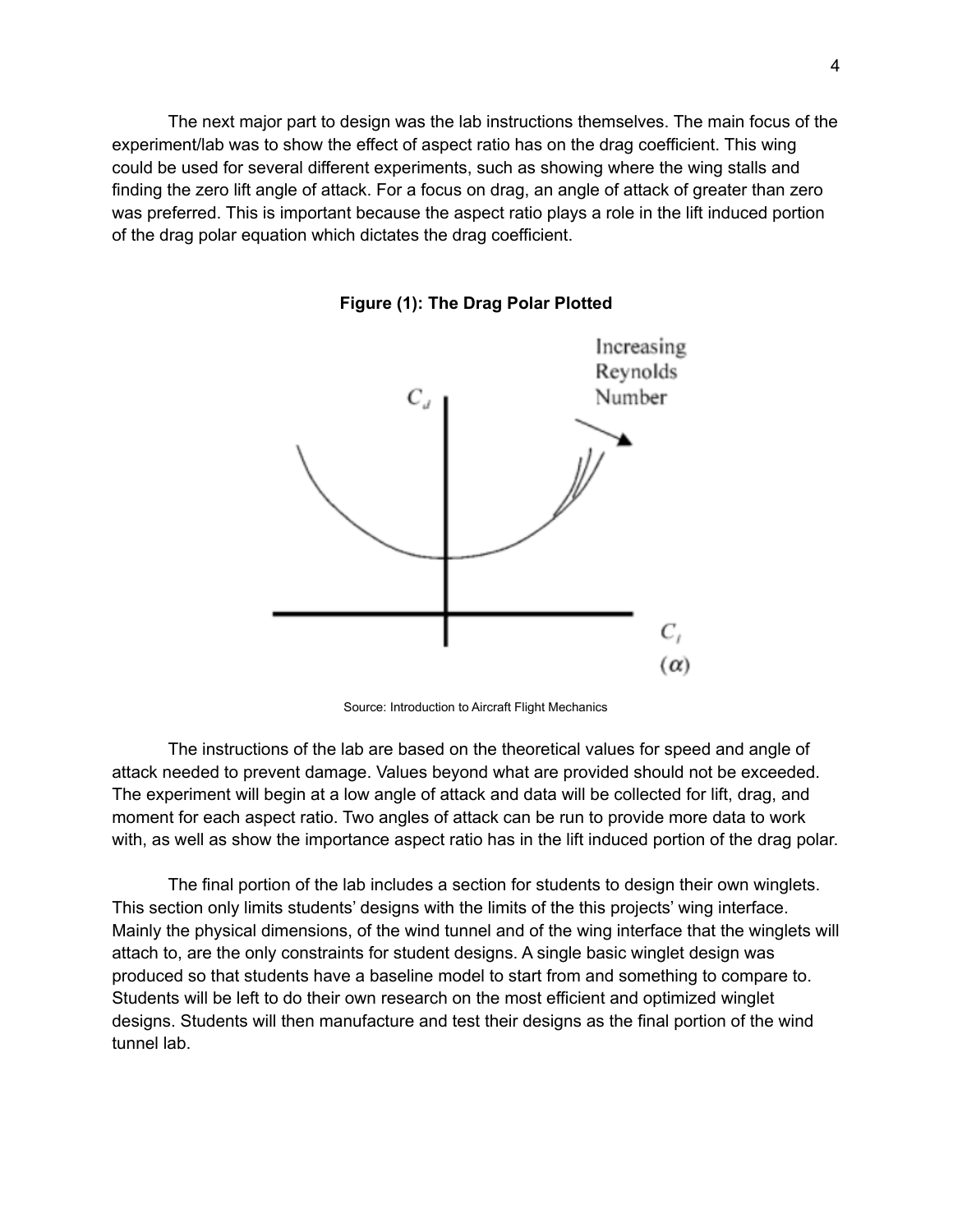#### **Design Details:**

For the wing interface, the airfoil, Clark Y, was selected as it is a very common airfoil and used on many planes. The chord length was set at 6 inches. The thickness of an airfoil is a function of its chord and 6 inches gave a satisfactory thickness to design the interface. This sized airfoil was large enough to give data at a reasonable scale, without being so large as to push the boundaries of the wind tunnel's capacity for axial and normal force. Ideally the chord would be set to a minimum to reduce the load on the wind tunnel while still giving accurate and reasonable data.

Once the chord was set, the connection interface was designed. The design included three holes throughout the span of the airfoil. The two outermost holes would hold two carbon fiber spars that would support the weight of the extension segments as well as prevent rotation. As there still may be small gaps in between the wing's extension pieces, airflow through these gaps may be enough to push the segments apart. Considering this, for added security, small quarter inch round neodymium magnets were added to the ends of each segment to provide an axial securing force across the span of the wing interface. The designed pull force between the magnets was 4.75 pounds. This is more than enough force to secure the segments together during testing even with unexpected span-wise forces due to gaps. Most airflow will be in line with the chord resulting in axial and normal forces that will not affect the positions of the extension pieces.

In figures 2 and 3, the models for the base wing and the extension piece designs may be found. In figure 4, an expanded view of all components may be seen. It should be noted that the length of the extension rods in the figure are only a representation of spars' placements and not representative of their actual length (14 inches).





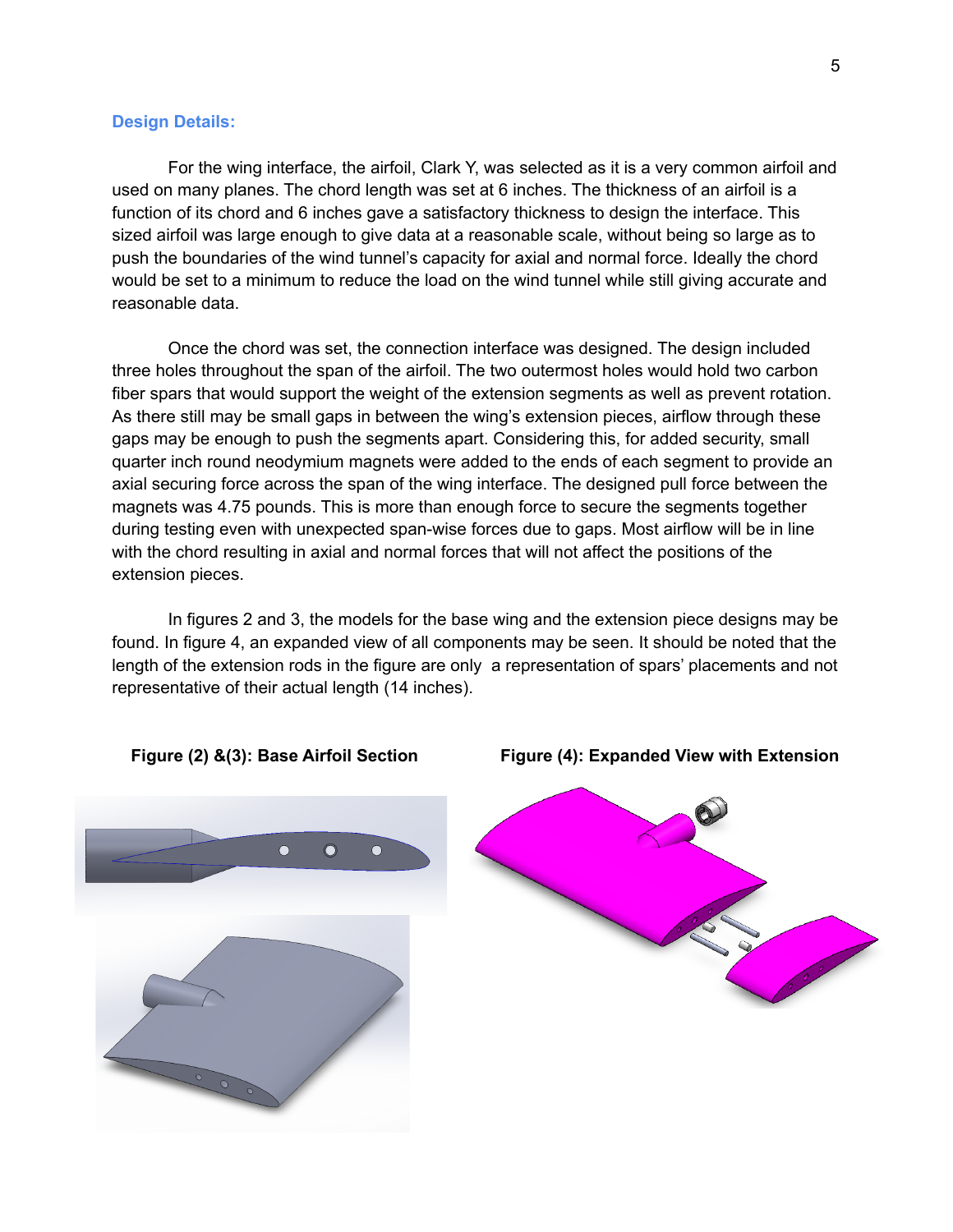At the base of the airfoil was a cylindrical hole made to house a trantorque. This would secure the airfoil into the wind tunnel onto the sting. As the trantorque is tightened it will clamp onto the sting as well as expand into the airfoil attachment point.This allows for students to quickly attach and detach the wing interface as needed. Due to cracking in the initial prototype's mounting point, the walls of the model were strengthened by increasing the wall thickness. The strength of the new design will allow the interface to undergo much greater axial and normal forces.

For the experiment instructions, the critical angle of attack of the wing will be found. This will be initially confirmed by wind tunnel testing by the students. Then, students will move forward with the rest of the experiment. The angle of attack and airspeed would remain constant through the experiment. Other angles of attack will be used but the important factor is that it remains constant for all wing spans. Initially, the main body section would be run in the tunnel without extensions. Then, after data is collected, one segment will be attached onto the airfoil body by simply sliding the piece onto the rods. This pattern will continue until the wing spans the full length of the wind tunnel. It is important to note that the final configuration will simulate an infinite wing and the data should be viewed independently as to not skew the data.

Once data is collected at the required angles of attack it can be added to excel and converted into drag coefficient. In excel this can be easily plotted and the trends observed. As is the case with most experiments, the data collected can be compared to the theoretical numbers that will also be a part of the experiment. The students will not only gain knowledge of the effects of wing design but also experience with the wind tunnel that will prove to be useful later in their college career.

In the final portion of the lab, students will design, manufacture, and test their own winglet designs. As a part of the section, a single set of winglets was designed so students may have a baseline for how average winglets may affect the aerodynamics of the wing. Students will be familiarized with how the wing interface works from the previous sections of the lab. First, students will be given the CAD models for the wing extension sections. Then, it will be left to the students to research the most efficient winglet designs that would fit this application. Students will use this research to design their own winglet. They will use the wing extension CAD model as a basis for the general dimensional requirements necessary to join the wing interface.

Once the students have acquired the CAD models for their winglet designs, they will move to manufacturing. This process will include contacting the 3D print room to have their designs printed and then post processing of their design. These final steps in manufacturing include attaching the magnets to their designs and finishing the surface of the printed pieces likely by sanding. Students will then test their new winglets, the baseline winglets, and the wing without winglets. Again, students will process this testing data into consumable results. This test will, in theory, show aerodynamic benefits increasing between the wing without winglets versus the baseline winglets and then the baseline winglets versus the students' optimized winglets.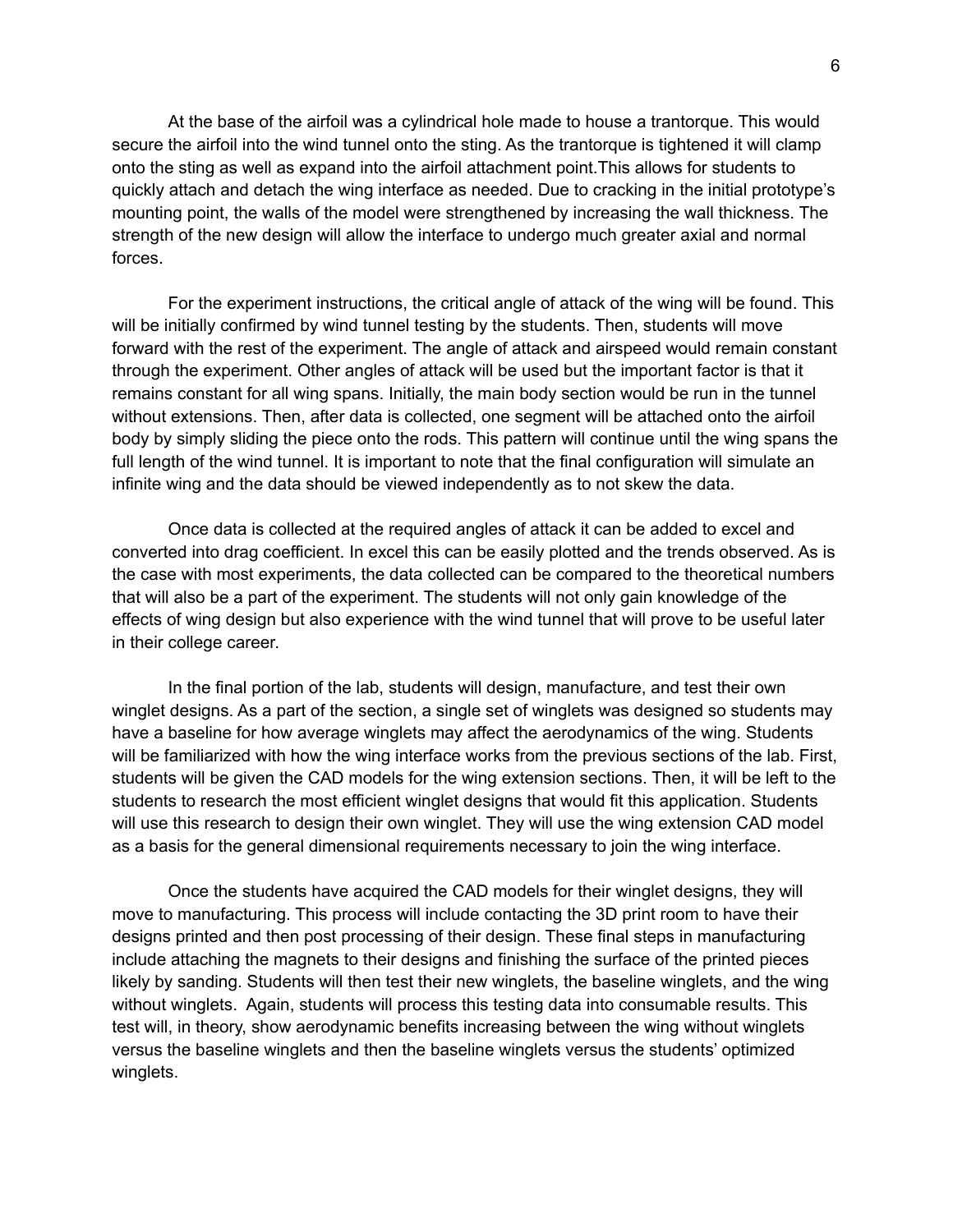# **Verification:**

With the wing model printed and assembled it was important to do tests in the wind tunnel to verify our theoretical calculations. First, the max load on the wind tunnel was tested. The wing was set to max angle of attack without stalling the airfoil and the speed in the wind tunnel was gradually increased. At 50 mph the strength of the spars became a major concern as the wing was visibly flexing along the span. Future tests would need to be run at 45 mph or less.

While running the experiment the results of increasing the aspect ratio were as expected. The coefficient of drag was decreasing with increasing the aspect ratio. One problem that arose was the imperfection of the wing causing contact on the side of the wind tunnel. This will greatly affect the forces detected by the wind tunnel and make the data point unreliable.

During the test the spar rods were left at full length and values were recorded at each aspect ratio. While the data was erratic, fitting a trend line to the data does show a very slight decrease in the drag coefficient. The data was not 100% reliable and another test should be performed to get data in a more accurate way. Human error, by the wind tunnel operator, likely caused much of the error leading to the unexpected and inaccurate data. This accounts for a large part of the uncertainty of the results and could be easily avoided in future testing.



#### **Figure (5) Drag Coefficient vs Aspect Ratio:**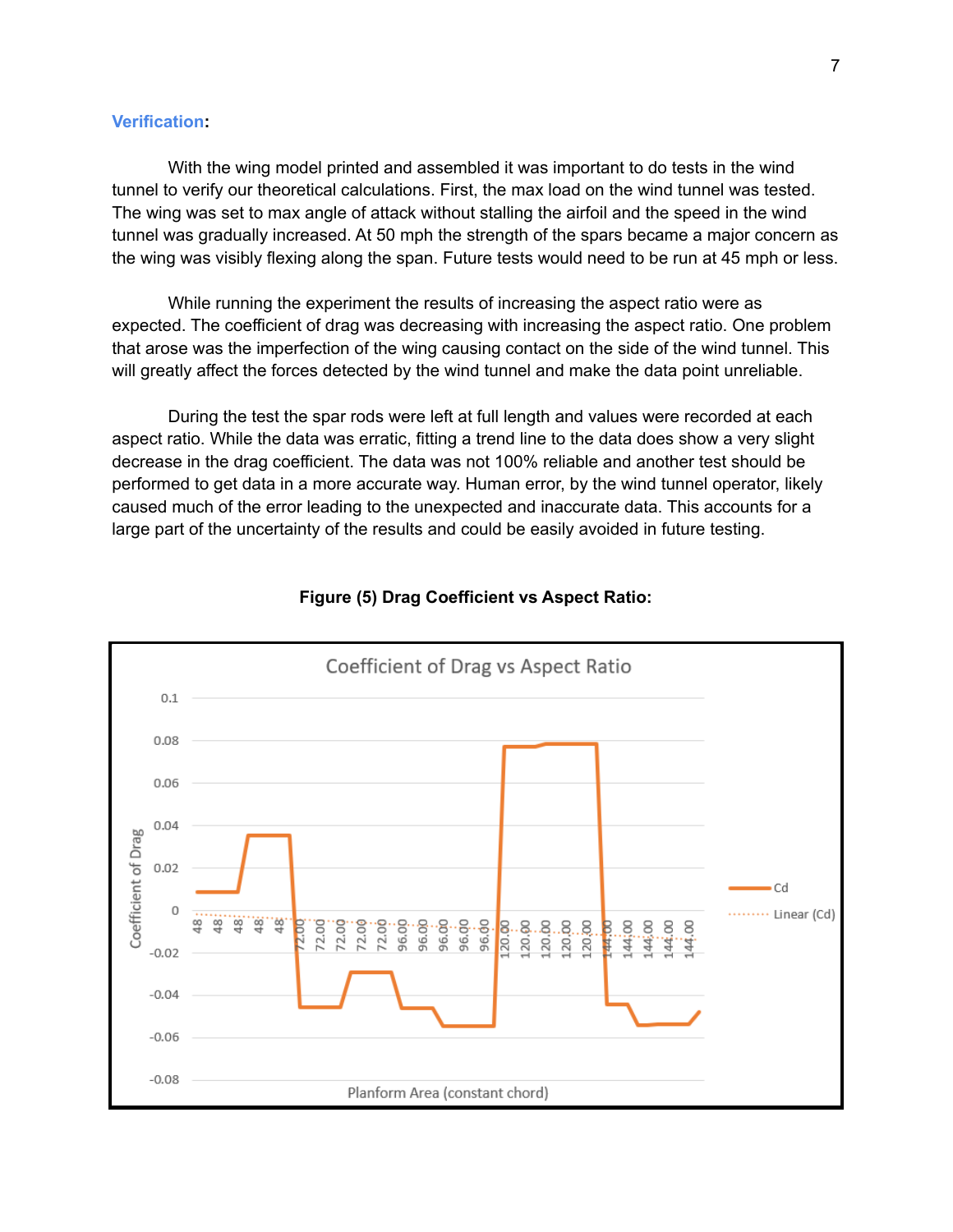From figure 5 it can be seen that the drag coefficient did in fact decrease except for one data set. The drag coefficient is also negative at times which indicates that there is an error.



## **Figure (6): Lift coefficient vs Aspect Ratio**

The above figure shows the lift coefficient vs aspect ratio. The coefficient value increases with aspect ratio at a constant chord. This is expected and adds some reliability to the results. Again there are the same errors as described in the drag coefficient graph.

Despite the data showing errors it does show that the coefficient of drag will decrease with aspect ratio. With a proper single file wind tunnel test and minor changes to wing design the test can be accurately repeatable. The ability to run the test at higher speeds will show a greater variance in the coefficient values as both lift and drag vary directly with velocity squared. After some small manufacturing changes and experiment alterations, this experiment could be easily repeated to find more accurate results.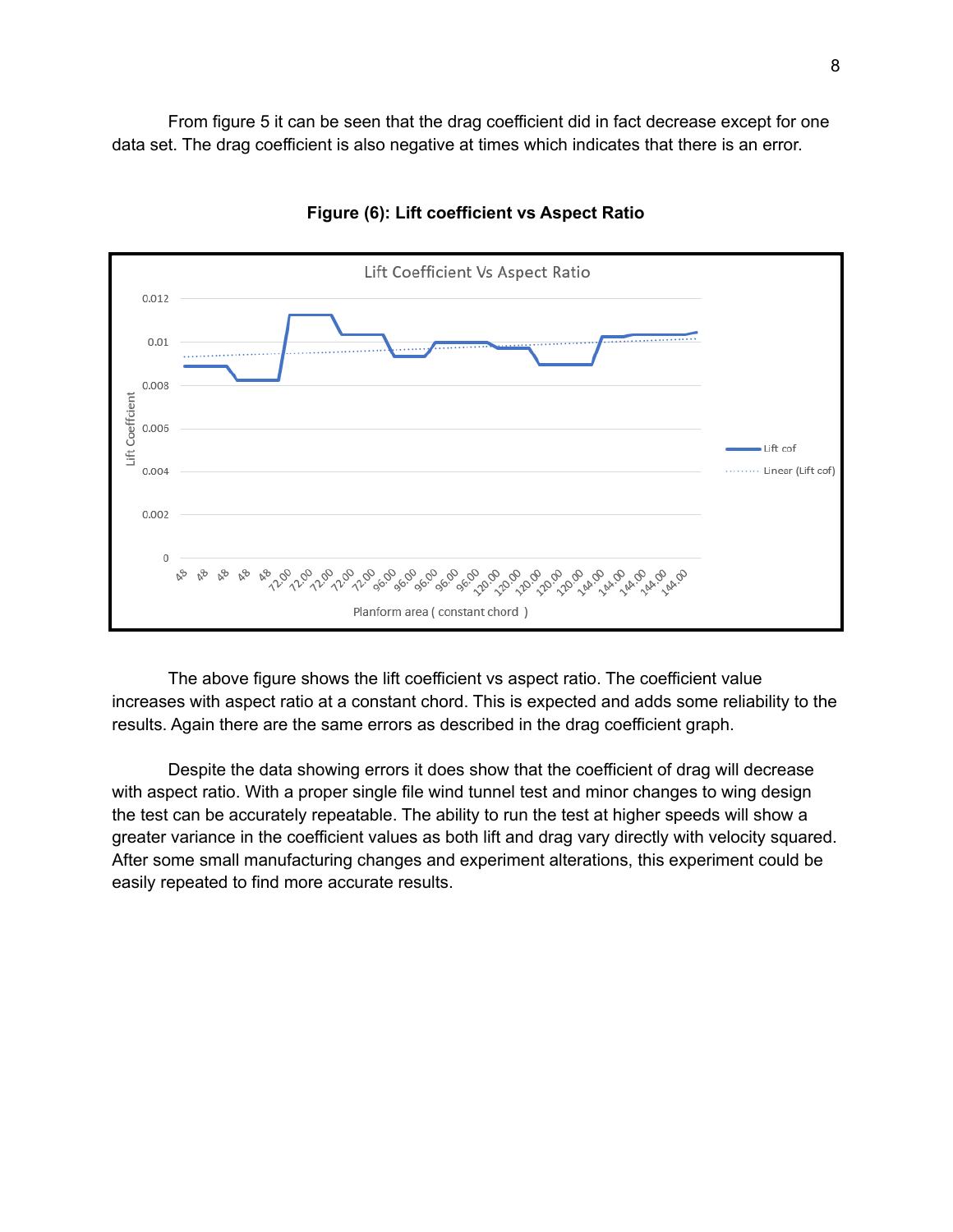#### **Costs:**

## **Figure (7): Cost Analysis**

| <b>Cost Analysis</b>                |                 |                |         |  |  |  |  |
|-------------------------------------|-----------------|----------------|---------|--|--|--|--|
| Materials:                          | Price Per Unit: | Amount:        | Total:  |  |  |  |  |
| 1/4in. Round Neodymium Magnets      | 1.50\$          | 50 magnets     | 75\$    |  |  |  |  |
| 4mm x 1000mm Carbon Fiber Rods      | 5\$             | 2 rods         | 10\$    |  |  |  |  |
| Gorilla Super Glue Gel (20g bottle) | 7\$             | 1 bottle       | 7\$     |  |  |  |  |
| ABS Plastic (3D Printing)           | 22\$            | $2$ kg         | 44\$    |  |  |  |  |
| Trantorque Mini 3/8in               | 60\$            | 1 unit         | 60\$    |  |  |  |  |
| Services:                           | Price Per Unit: | Amount:        | Total:  |  |  |  |  |
| 3D Printing                         | 15\$            | $30$ hrs       | 450\$   |  |  |  |  |
| Wind Tunnel Testing Time            | 150\$           | $10$ hrs       | 1500\$  |  |  |  |  |
| Labor:                              | Price Per Unit: | Amount:        | Total:  |  |  |  |  |
| <b>Engineer's Salary</b>            | 40\$            | $70$ hrs x $2$ | 5,600\$ |  |  |  |  |
|                                     | 7,746\$         |                |         |  |  |  |  |

The costs of this project were relatively low overall. By far the largest contribution to the total estimated cost was incurred through the engineer's salary. Obviously, these are only estimates and not actual expenses to be concerned with. The other two large costs in the project were 3D printing and wind tunnel testing. Traditionally, wind tunnel testing is rather expensive, thankfully however, this project is focused on the university's own wind tunnel. The cost included in the table is a mere estimate that also includes an hourly rate for the TA in charge of assisting students with the wind tunnel. In addition, the university's own 3D printing services were used so there were no actual costs incurred by wind tunnel testing, 3D printing services, or 3D printing material. The actual costs incurred by this project were limited to the materials used in the attachments of the wing. These included: super glue, magnets, carbon fiber rods, and the trantorque. The trantorque was borrowed from the mechanical engineering department, so the glue, magnets, and rods were the only parts that led to real expenses. These items were also relatively low cost, which bodes well if there are to be future iterations on this project.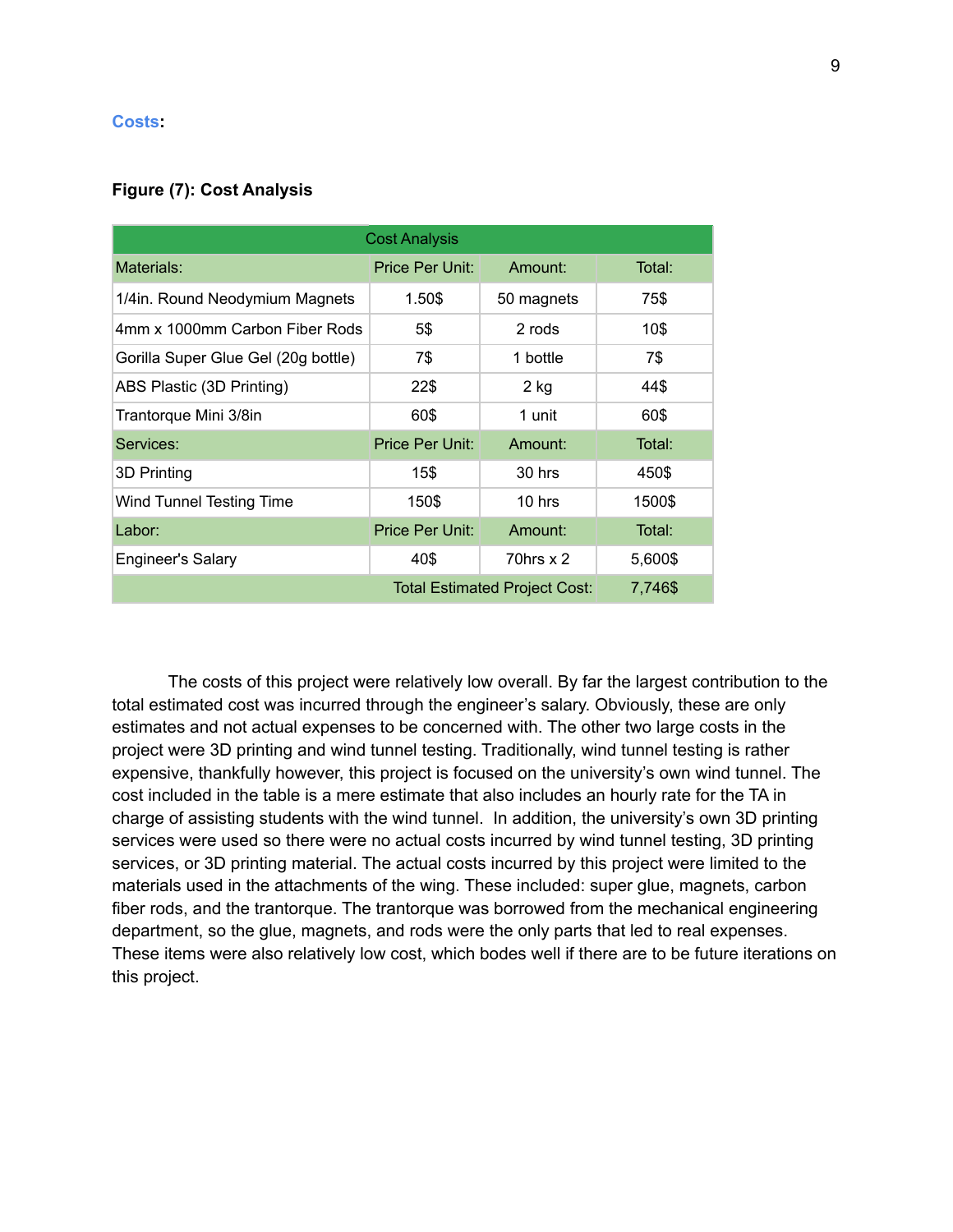## **Conclusions:**

There are several changes that can be made to this design to improve its performance. The main change would be stiffer spars throughout the span. This would allow greater speeds in the wind tunnel. An unexpected obstacle was the flexing of the spar as more lift was produced. While the loads on the wind tunnel were well below limits the flex in the wing was too much. A stiffer material would produce less flex and keep the wing straighter. One thing to consider is the weight of the material. Carbon fiber is lightweight and strong but stronger materials like steel would be a significant increase in weight of the wing. This increase in weight makes calculations more difficult as it will alter the normal force detected by the tunnel and therefore affect the lift. A carbon fiber roll wrapped tube may be a suitable candidate as a spar. They do exist in the correct dimensions online for the current configuration. This may increase the overall material cost. If the stiffness greatly improves from a new spar, then the benefits of the improved experiment would much outweigh the costs.

In the current design the spars extend the whole span of the wing. This produces a lot of drag and can affect the data. An improvement to mitigate this flaw is to have several spars of varying lengths that can be swapped out with every extension piece added. This will provide a more accurate representation of the change in the drag coefficient by eliminating the drag caused by the rods protruding.

In future iterations of the lab, different airfoils may be selected to be built in the same or similar configuration to this one. In preparation of this, the RG-15 8.9% airfoil has been modeled in Solidworks in the same interface configuration as shown in this report. If this configuration for the interface holds into the future, then the lab could easily be expanded using this model. Even if the configuration does need to be updated, this could be easily done by editing the pre-existing models. The ease of manufacturing by 3D printing allows for quick iterations if necessary.

The wing model design provided is a good base and can achieve the experiment desired. Many changes can be made to improve performance and aesthetics of the wing. Testing of the proposed project showed favorable and mostly expected results. With new changes would come increased costs and time but yield better results. The provided wing is a good base point of the desired wing design. With one or more iterations on the wing design it can be a reliable model for the aerodynamics class for many semesters. With its ease of manufacturing by 3D printing any damaged pieces can be replaced quickly.